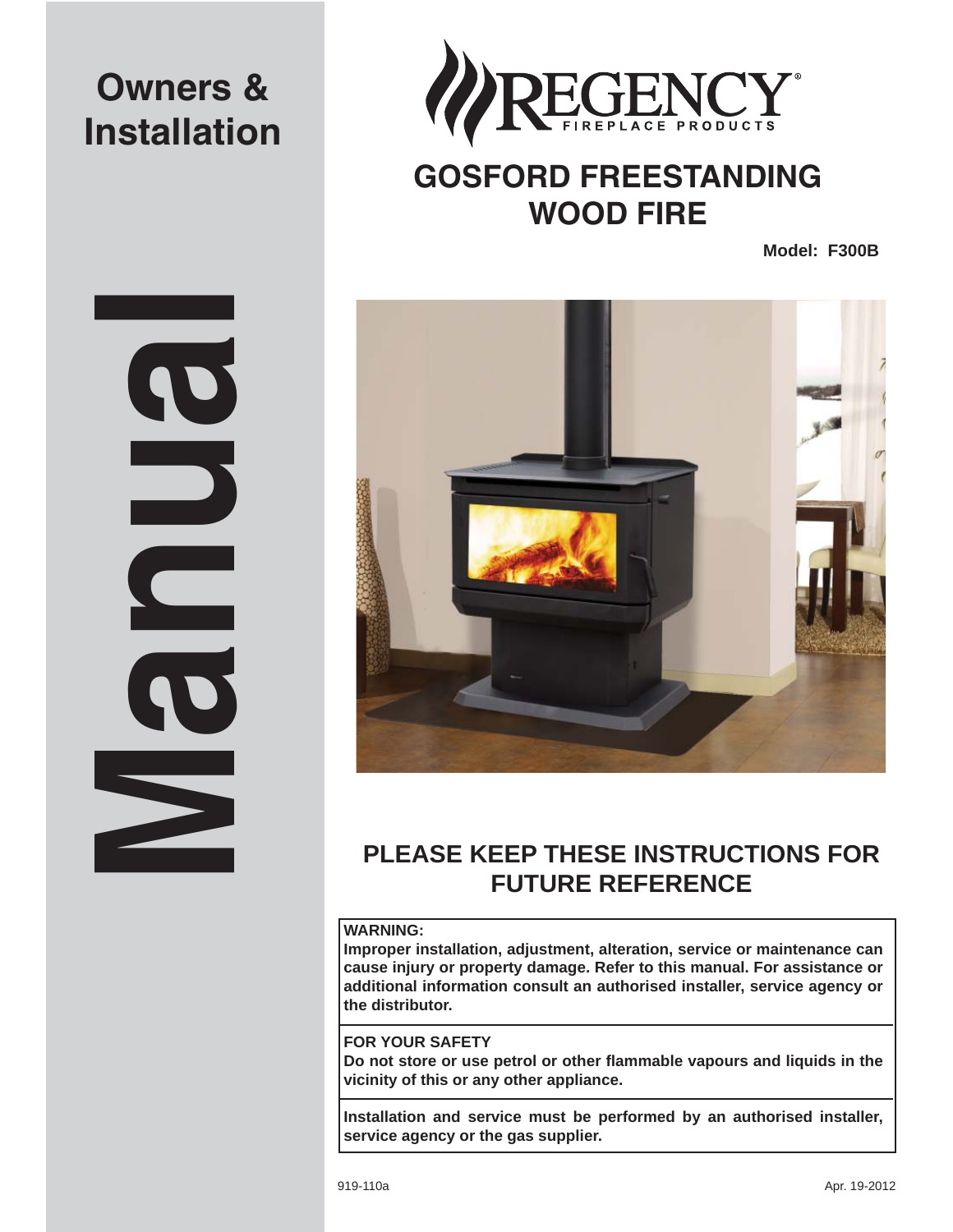### Thank-you for purchasing a **REGENCY FIREPLACE PRODUCT.**

The pride of workmanship that goes into each of our products will give you years of trouble-free enjoyment. Should you have any questions about your product that are not covered in this manual, please contact the **REGENCY DEALER** in your area.

### Keep those **REGENCY FIRES** burning.

**SAFETY NOTE:** If this wood fire is not properly installed, a house fire may result. For your safety, follow the installation instructions, contact local building, fire officials, or authority having jurisdiction about restrictions and installation inspection requirements in your area.

The authority having jurisdiction should be consulted before installation to determine the need to obtain a permit.

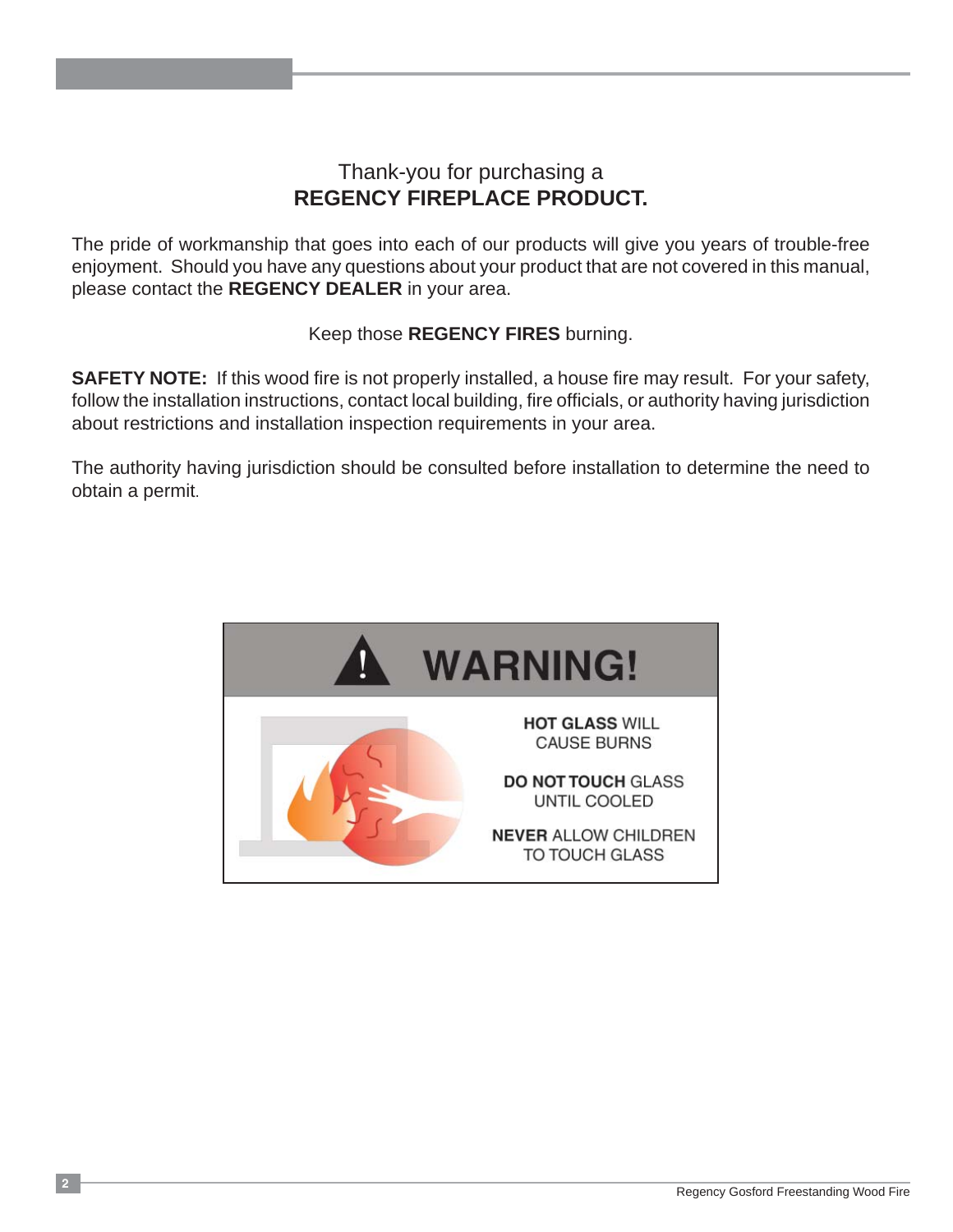# TABLE OF CONTENTS

### **INSTALLATION**

#### **MAINTENANCE**

| - Ways to Prevent & Keep Units Free of Creosote10 |
|---------------------------------------------------|
|                                                   |
|                                                   |
|                                                   |

#### **PARTS LIST**

#### **WARRANTY**

**OPERATING INSTRUCTIONS** 

|--|--|--|--|--|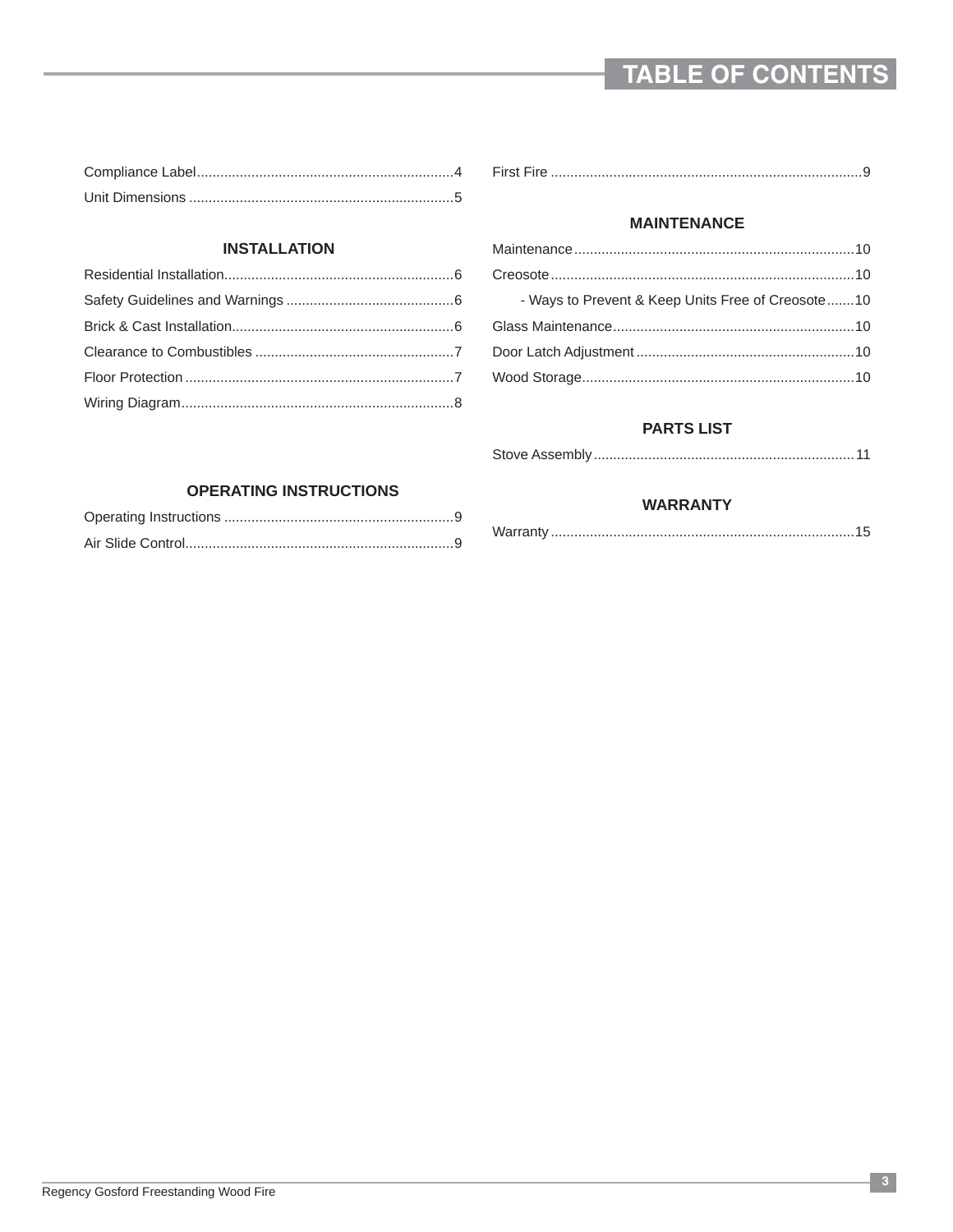This is a copy of the label that accompanies each F300B Freestanding Wood Fire. We have printed a copy of the contents here for your review.

**NOTE:** Regency units are constantly being improved. Check the label on the unit and if there is a difference, the label on the unit is the correct one.

# **Regency Freestanding Woodfire**

HCMG/07/003

 $\Box$ 

 $\Box$ 

#### **Model: Gosford (F300B)**

**Australia Pty. Ltd. 21-23 South Link Dandenong, VIC 3175**

Serial Number 404

**Fireplace Products**

919-111

TESTED BY HRL TECHNOLOGY PTY LTD. TRAMWAY ROAD MORWELL VICTORIA 3840 (2007)

JAN FEB MAR APR MAY JUN JUL AUG SEP OCT NOV DEC 2012 2013 2014 Date of Manufacture: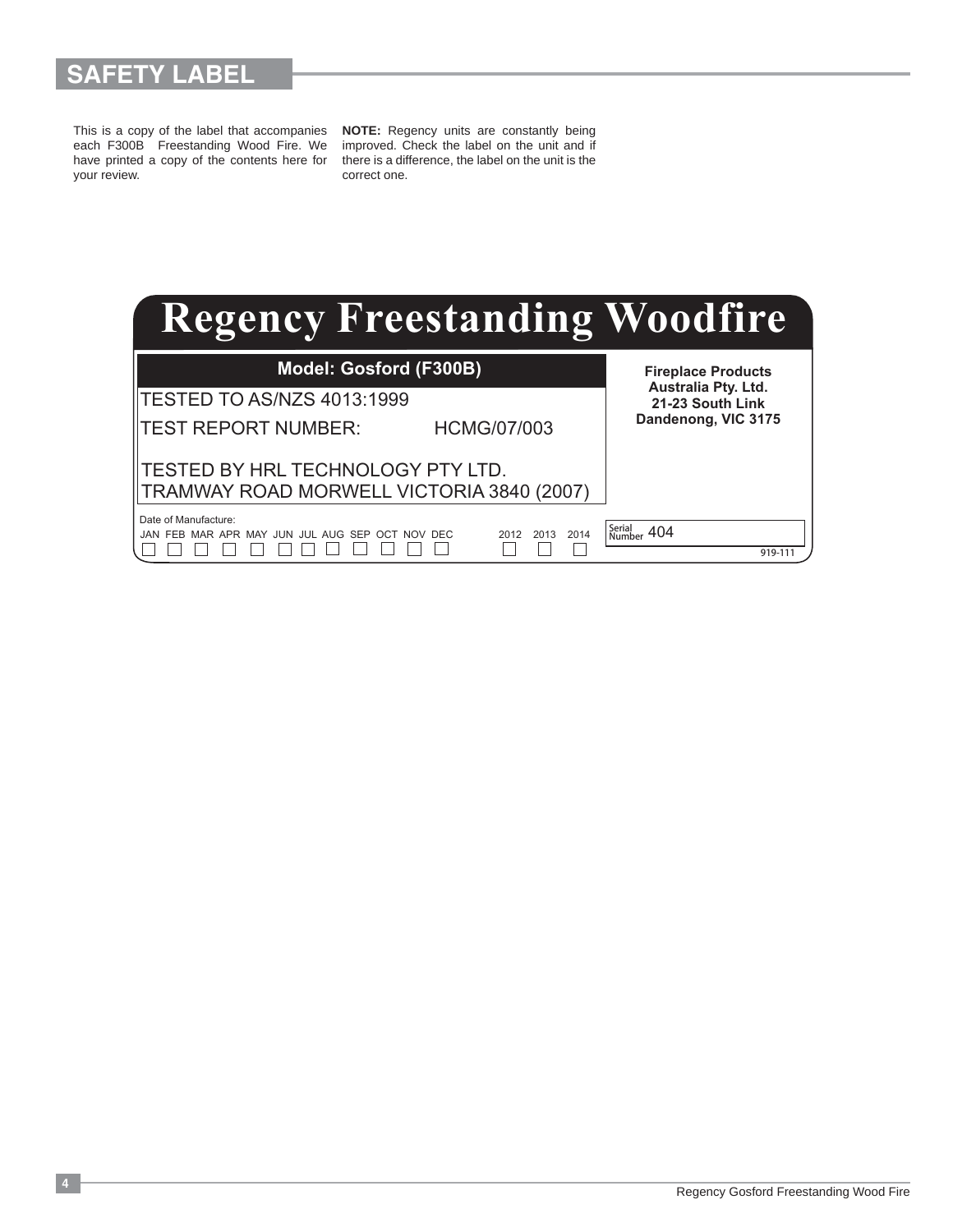### **GOSFORD (F300B )**

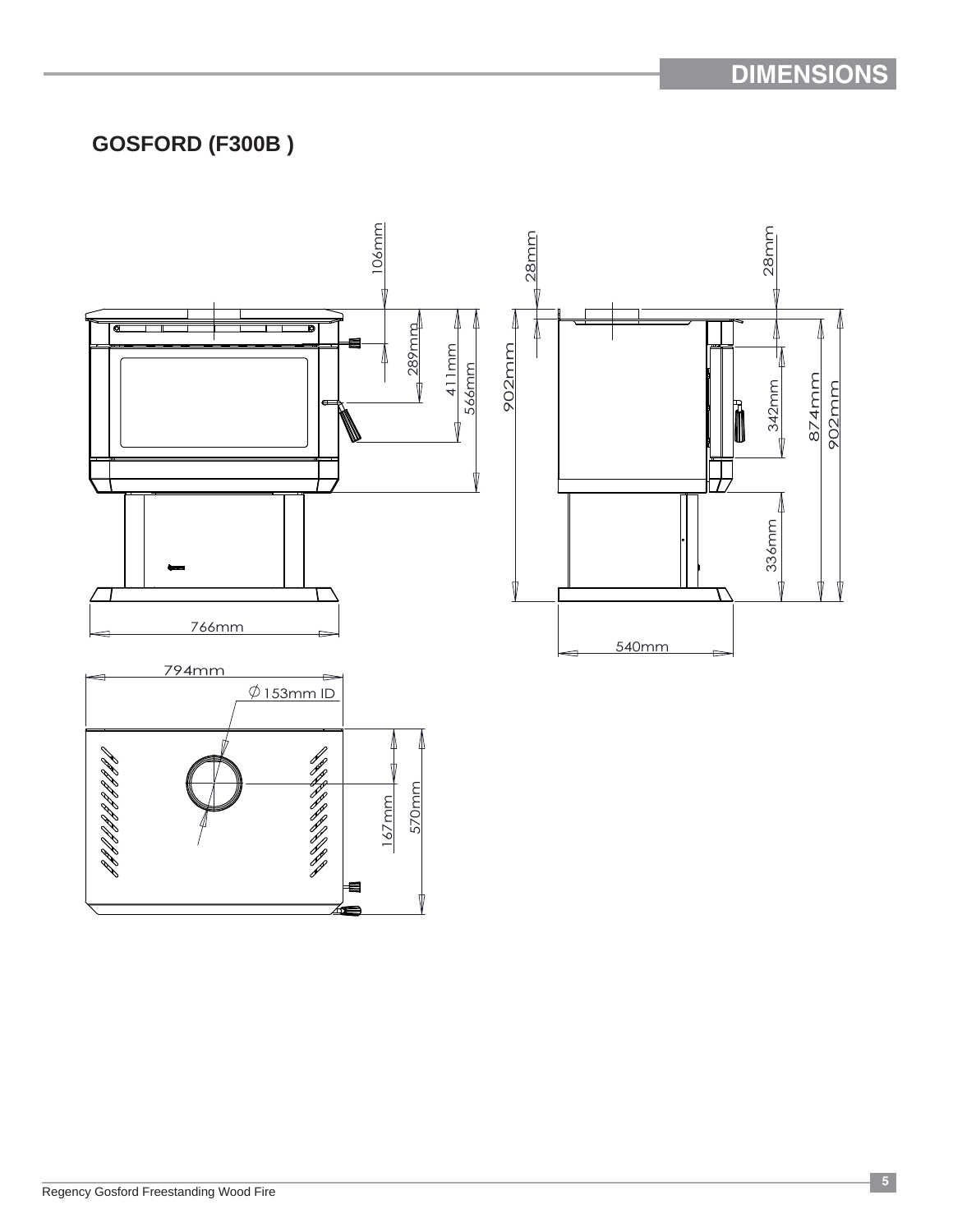### **RESIDENTIAL INSTALLATION**

- **1)** Please read this entire manual before you install and use your new wood fire. Failure to follow instructions may result in property damage, bodily injury or even death. Be aware that local Codes and Regulations may override some items in this manual. Check with your local inspector.
- **2) THE APPLIANCE AND FLUE-SYSTEM SHALL BE INSTALLED IN ACCORDANCE WITH AS/NZS 2918:2001 AND THE AP-PROPRIATE REQUIREMENTS OF THE RELEVANT BUILDING CODE OR CODES.**

**APPLIANCES INSTALLED IN ACCORD-ANCE WITH THIS STANDARD SHALL COMPLY WITH THE REQUIREMENTS OF AS/NZS 4013 WHERE REQUIRED BY THE REGULATORY AUTHORITY.** 

**ANY MODIFICATION OF THE APPLIANCE THAT HAS NOT BEEN APPROVED IN WRITING BY THE TESTING AUTHORITY IS CONSIDERED TO BE IN BREACH OF THE APPROVAL GRANTED FOR COMPLI-ANCE WITH AS/NZS 4013.**

**CAUTION: MIXING OF APPLIANCE OR FLUE-SYSTEM COMPONENTS FROM DIFFERENT SOURCES OR MODIFYING THE DIMENSIONAL SPECIFICATION OF COMPONENTS MAY RESULT IN HAZ-ARDOUS CONDITIONS. WHERE SUCH ACTION IS CONSIDERED, THE MANU-FACTURER SHOULD BE CONSULTED IN THE FIRST INSTANCE.**

- **3)** Select a position for your Regency Stove. Consult the minimum clearance chart for your model and set the stove in place. For close clearance installation use listed double wall connector systems.
- **4)** To insure vertical alignment, suspend a plumb bob from the ceiling over the exact center of your stove flue and mark a spot on the ceiling to indicate the center of the chimney.
- **5)** Check that the area above the ceiling is clear for cutting. Re-confirm the clearance from the stove to combustibles to insure that they are within the prescribed limits.
- **6)** Mark the location of the pedestal base on the floor, then move the stove aside and mark the position of the floor protector.
- **7)** Install chimney according to chimney manufacturers instructions. The performance of your wood fire is governed to a very large part by the chimney system. Too short a chimney can cause difficult start-up, dirty glass, backsmoking when door is open, and
- even reduced heat output. Too tall a chimney may prompt excessive draft which can result in very short burn times and excessive heat output.
- 8) The floor protector must be of non-combustible material. Refer to page 7 for floor protector clearances.
- **9)** When the floor protection is complete, position the stove with the flue collar centered under the installed chimney.
- **10)** In seismically active areas, Regency recommends that your unit is secured to the floor by using the bolt down holes inside the pedestal.
- **11) Do not connect this unit to a chimney serving another appliance.**

### **SAFETY GUIDELINES AND WARNINGS**

- **1)** Never use petrol, petrol type lantern fuels, kerosene, charcoal lighter fuel, or similar liquids to start or 'freshen up' a fire in your heater. Keep all such liquids well away from the heater while it is in use.
- **2)** Keep the door closed during operation and maintain all seals in good condition.
- **3)** Do not burn any quantities of paper, garbage, and never burn flammable fluids such as petrol, naptha or engine oil in your stove.
- **4)** If you have smoke detectors, prevent smoke spillage as this may set off a false alarm.
- 5) Do not overfire heater. If the chimney connector, flue baffle or the stove top begin to glow, you are overfiring. Stop adding fuel and close the draft control. Overfiring can cause extensive damage to your stove including warpage and premature steel corrosion. Overfiring will void your warranty.
- **6)** Do not permit creosote or soot build-up in the chimney system. Check and clean chimney at regular intervals. Failure to do so can result in a serious chimney fire.
- **7)** Your Regency stove can be very hot. You may be seriously burned if you touch the stove while it is operating, keep children, clothing and furniture away. Warn children of the burn hazard. For safety reasons a quard around the fire is recommended.
- **8)** The stove consumes air while operating, provide adequate ventilation with an air duct or open a window while the stove is in use.
- **9)** Do not connect this unit to a chimney flue serving another appliance.
- **10)** Do not use grates or andirons or other methods for supporting fuel. Burn directly on the base or bricks where supplied.
- **11)** Open the draft control fully for 10 to 15 seconds prior to slowly opening the door when refuelling the fire.
- **12)** Do not connect your unit to any air distribution duct.
- 13) Your wood fire should burn dry, standard firewood only. The use of cut timber, plywood, "mill ends", etc. is not allowed as this fuel can easily overheat your wood fire. Evidence of excessive overheating will void your warranty. As well, a large portion of sawmill waste is chemically treated timber, which is illegal to burn in many areas. Salt drift wood and chemically treated fire logs also must not be burned in your wood fire.
- **14)** No combustible material should be closer than the clearances as specified on page 7.

#### **15) DO NOT OPERATE WITH BROKEN GLASS.**

### **BRICK & CAST INSTALLATION**

Insert the rear cast plate first and then the side plates ensuring the cut out sections lock in firmly. The bricks can then be placed on the base of the firebox between the cast side and rear plates.

Firebrick is included to extend the life of your stove and radiate heat more evenly.

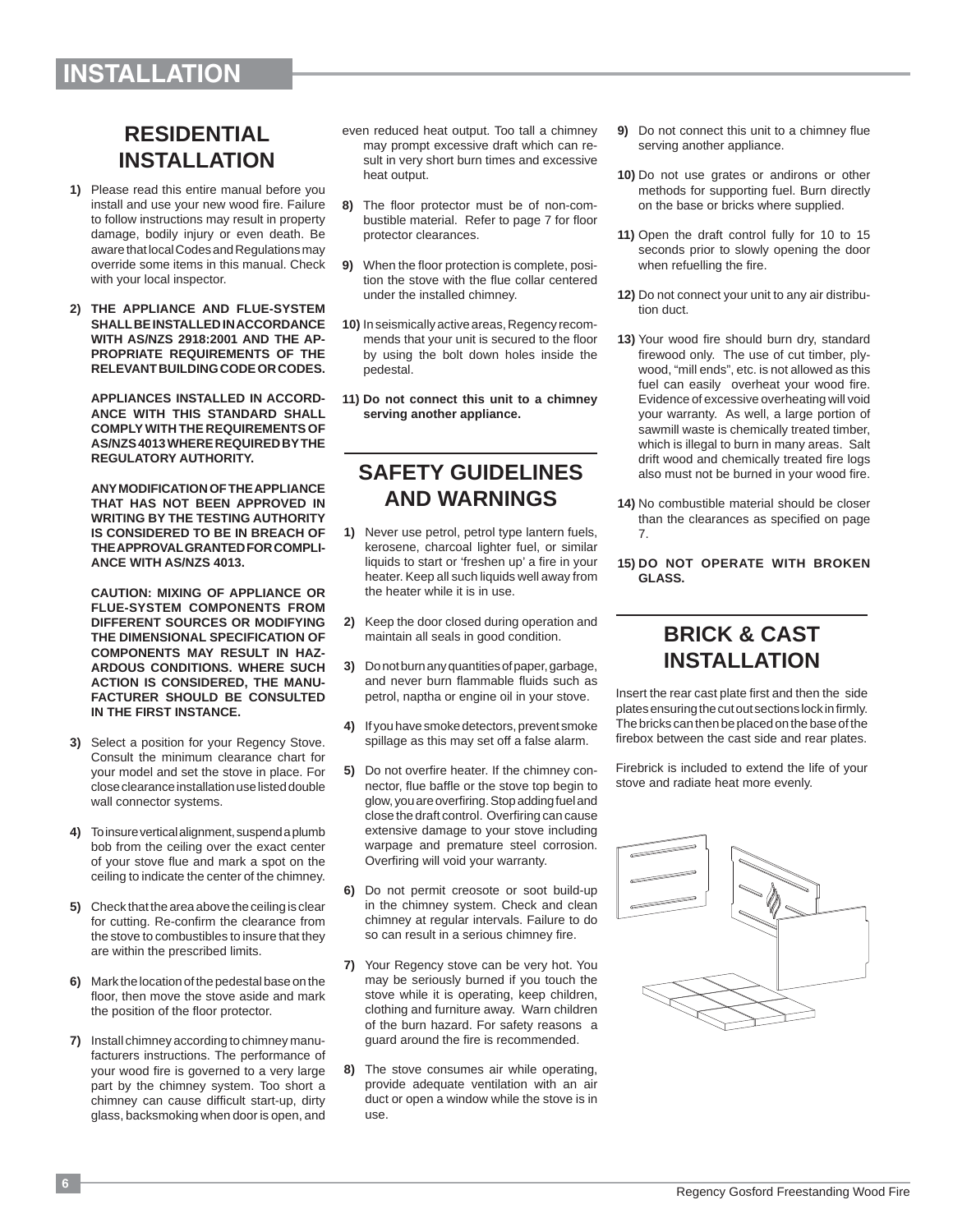### **MINIMUM CLEARANCE TO COMBUSTIBLE MATERIALS**

|   | Universal<br>Default Kit<br>$*(1)$ | Universal<br>Default Kit<br>$*(2)$ | Universal<br>Default Kit<br>$*(3)$ | <b>AHD Special</b><br><b>Insulated Kit</b><br>$*(3)$ |
|---|------------------------------------|------------------------------------|------------------------------------|------------------------------------------------------|
| A | 390mm                              | 390mm                              | 390mm                              | 420mm                                                |
| B | 280mm                              | 160mm                              | 220mm                              | 220mm                                                |
| C | 200mm                              | 200mm                              | 200mm                              | 200mm                                                |
| D | 280mm                              | 160mm                              | 220mm                              | 220mm                                                |
| E | 123mm                              | <b>123mm</b>                       | 123mm                              | 123mm                                                |
| F | 380mm                              | 380mm                              | 380mm                              | 380mm                                                |
| G | 1015mm                             | 1015mm                             | 1015mm                             | 1015mm                                               |
| н | 1200mm                             | 1080mm                             | 1140mm                             | 1140mm                                               |

#### **Floor Protection**

A combustible floor must be protected by non-combustible material (like tile, concrete board, or as defined by local codes) extending beneath the heater as follows;

From Sides:123mm From Front: 380mm From Back: As per D above.

The floor protector should consist of 12mm thick cement fibre sheet which has a thermal resistance of  $0.8m^2$  k/w for 4mm sheets of cement fihre sheet

#### **IMPORTANT**

\* (1) The Universal Triple Skin Default Kit when fitted with either 1 or 2 lengths of 130 degree solid back 900mm decromesh.

\* (2) The **Universal Triple Skin Default Kit** with 2 x 900mm 130 degree solid back decromesh and 1 x 450mm stainless shield fitted between active flue and decromesh.

\* (3) The **Universal Triple Skin Default Kit** with 1 x 130 degree stainless shield x 900mm or 1 x 900mm 130 degree solid back decromesh  $+1$  x 450 mm stainless shield fitted between active flue and decromesh.

\* (4) The **AHD Special Insulated Flue Kit** must be installed with a 40mm air gap around the flue to any combustible surfaces and the ceiling ring must be spaced as such to provide an air gap of 10mm to the ceiling.

The AHD Special Insulated flue kit must be installed with a perforated ceiling plate with 15 x 11mm holes and a 250mm diameter x 150mm high heat shield positioned directly above the ceiling plate.





**The fl ue pipe shall extend not less than 4.6m above the top of the fl oor protector.**

**NOTE: Installation must be carried out by a licensed installer in accordance with AS/NZS 2918:2001.**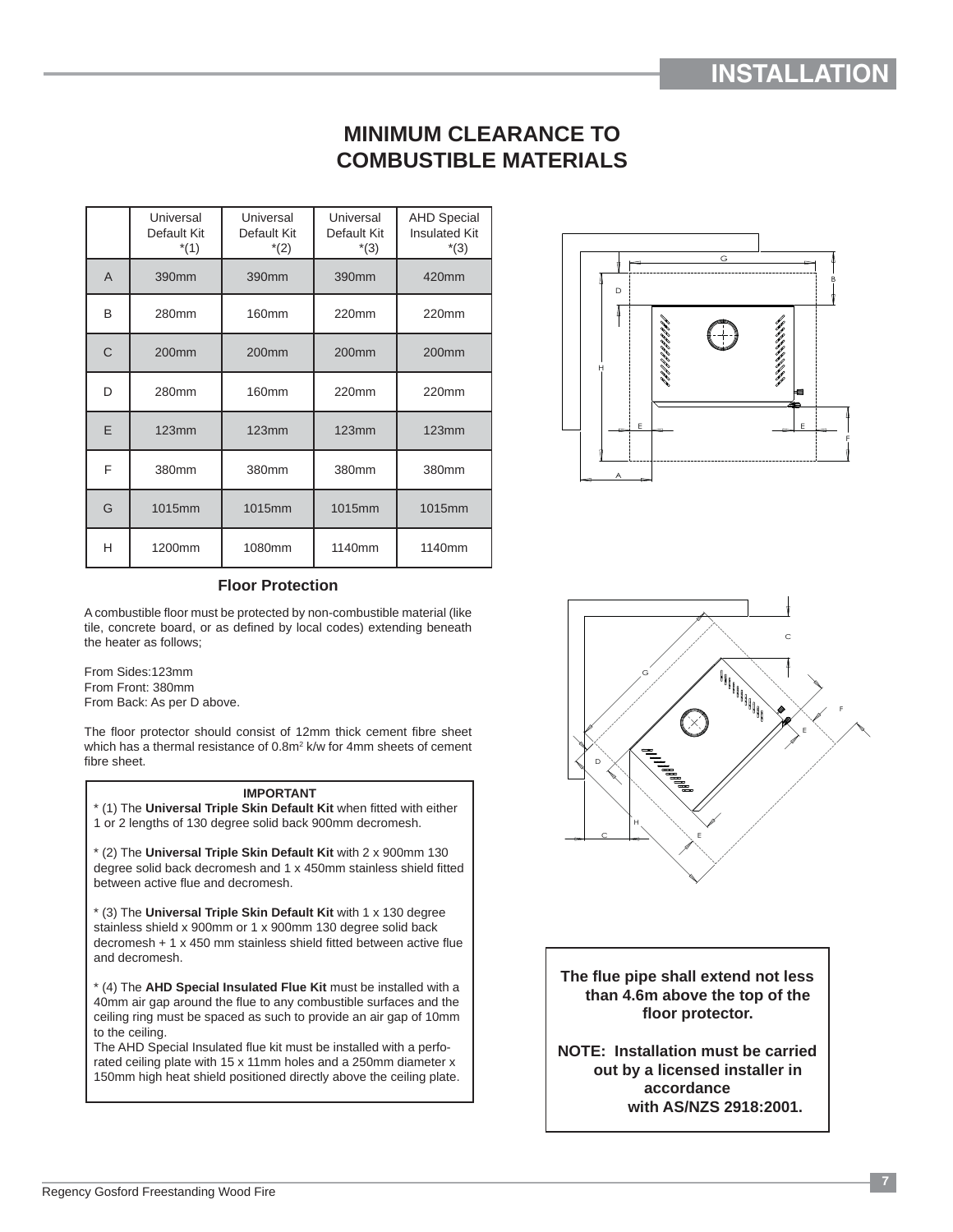### **WIRING DIAGRAM**

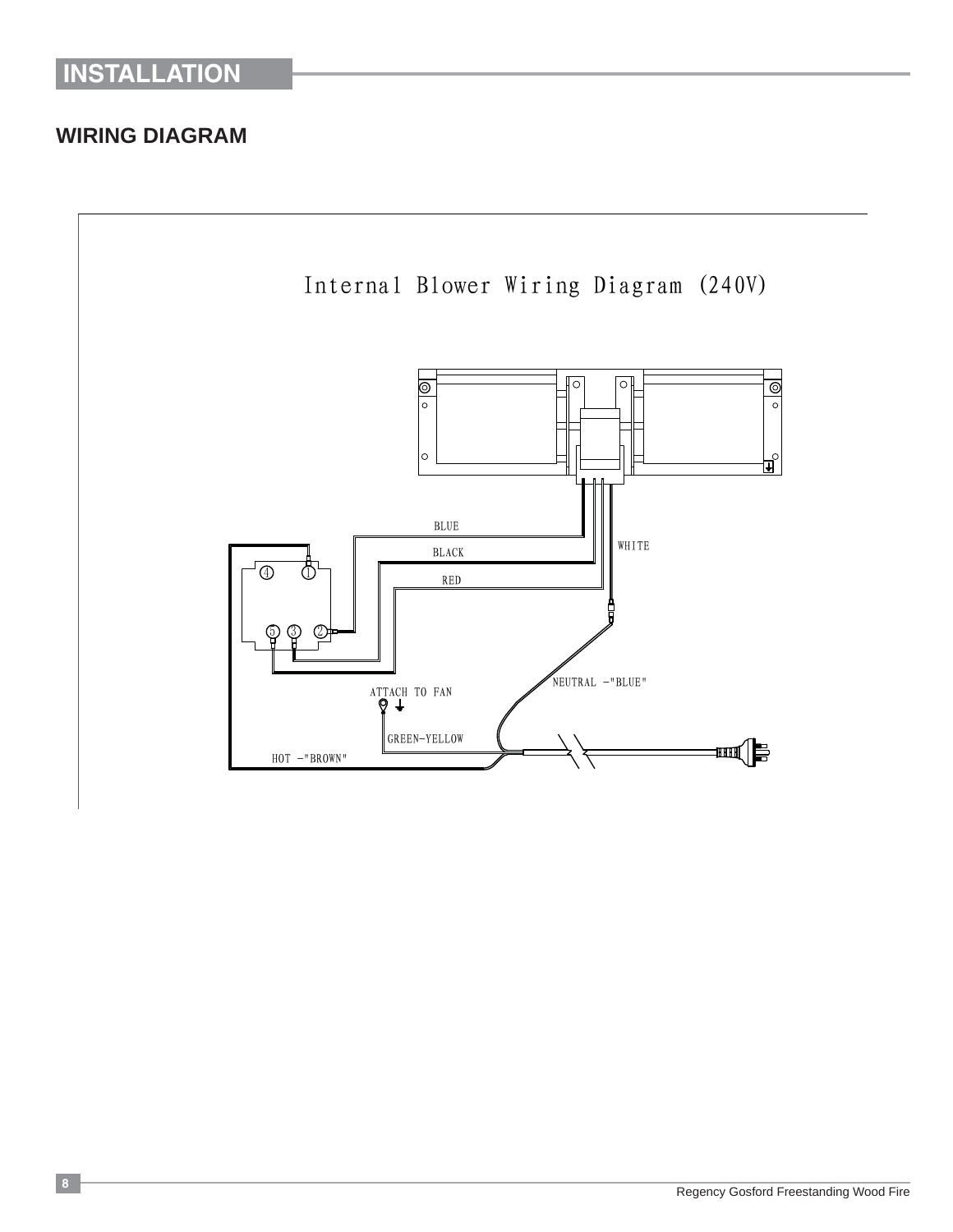Regency Gosford Freestanding Wood Fire

### **OPERATING INSTRUCTIONS**

With your unit now correctly installed and safety inspected by your local authority, you are now ready to start a fire. Before establishing your first fire, it is important that you fully understand the operation of your draft control.

**CAUTION: THIS APPLIANCE MUST BE MAINTAINED AND OPERATED AT ALL TIMES IN ACCORDANCE WITH THESE INSTRUC-TIONS.**

**CAUTION: THE USE OF SOME TYPES OF PRESERVATIVE-TREATED WOOD AS A FUEL CAN BE HAZARDOUS.**

**WARNING: ANY MODIFICATION OF THE AP-PLIANCE THAT HAS NOT BEEN APPROVED IN WRITING BY THE TESTING AUTHORITY IS CONSIDERED AS BREACHING AS/NZS 4013.**

**WARNING: DO NOT USE FLAMMABLE LIQUIDS OR AEROSOLS TO START OR REKINDLE THE FIRE.**

**WARNING: DO NOT USE FLAMMABLE LIQ-UIDS OR AEROSOLS IN THE VICINITY OF THIS APPLIANCE WHEN IT IS OPERATING.**

**WARNING: DO NOT STORE FUEL WITHIN HEATER INSTALLATION CLEARANCES.**

**WARNING: OPEN AIR CONTROL (AND DAMPER WHEN FITTED) BEFORE OPENING FIRING DOOR.**

**For safety reasons and in order to avoid over fi ring of your unit do not burn your**  fire with the door open or ajar.

### **AIR SLIDE CONTROL**

Both the primary and air wash drafts are controlled by the control rod located on the right side of the unit (when facing the unit). To increase your draft - pull open, and to decrease - push closed. All units have a secondary draft system that continually allows combustion air to the induction ports at the top of the firebox, just below the flue baffle.



**WARNING: To build a fi re in ignorance or to disregard the information contained in this section can cause serious permanent damage to the unit and void your warranty!!**

### **FIRST FIRE**

When your installation is completed and inspected you are ready for your first fire.

- **1)** Open control fully.
- **2)** Open firebox door and build a small fire using paper and dry kindling on the firebrick hearth. Secure door on the firebox and wait a few minutes for a good updraft in the flue to establish the fire. (Leaving the door slightly open will help your fire start more rapidly.)

**CAUTION: Never leave unit unattended if door is left open. This procedure is for fi re start-up only, as unit may overheat if door is left open for too long.**

- **3)** With the draft still in the fully open position add two or three seasoned logs to your fire. Form a trench in the ash bed to allow air to reach the rear of the firebox prior to closing the door.
- **4)** After about 45 minutes, when your wood has begun to burn strongly, adjust your draft control down to keep the fire at a moderate level.

**WARNING: Never build a roaring fire in a cold stove. Always warm your stove up slowly!**

- **5)** Once a bed of coals has been established on the base of the firebox, you may adjust the draft control to a low setting to operate the unit at its most efficient mode.
- **6)** During the first few fires, keep the combustion rate at a moderate level and avoid a large fire. Only after 5 or 6 such fires can you operate the stove at its maximum setting, and only after the metal has been warmed.
- **7)** For the first few days, the stove will give off an odour from the paint. This is to be expected as the high temperature paint becomes seasoned. Windows and/or doors should be left open to provide adequate ventilation while this temporary condition exists. Burning the stove at a very high temperature the first few times may damage the paint. Burn fires at a moderate level the first few days.
- **8)** Do not place anything on the stove top during the curing process. This may result in damage to your paint finish.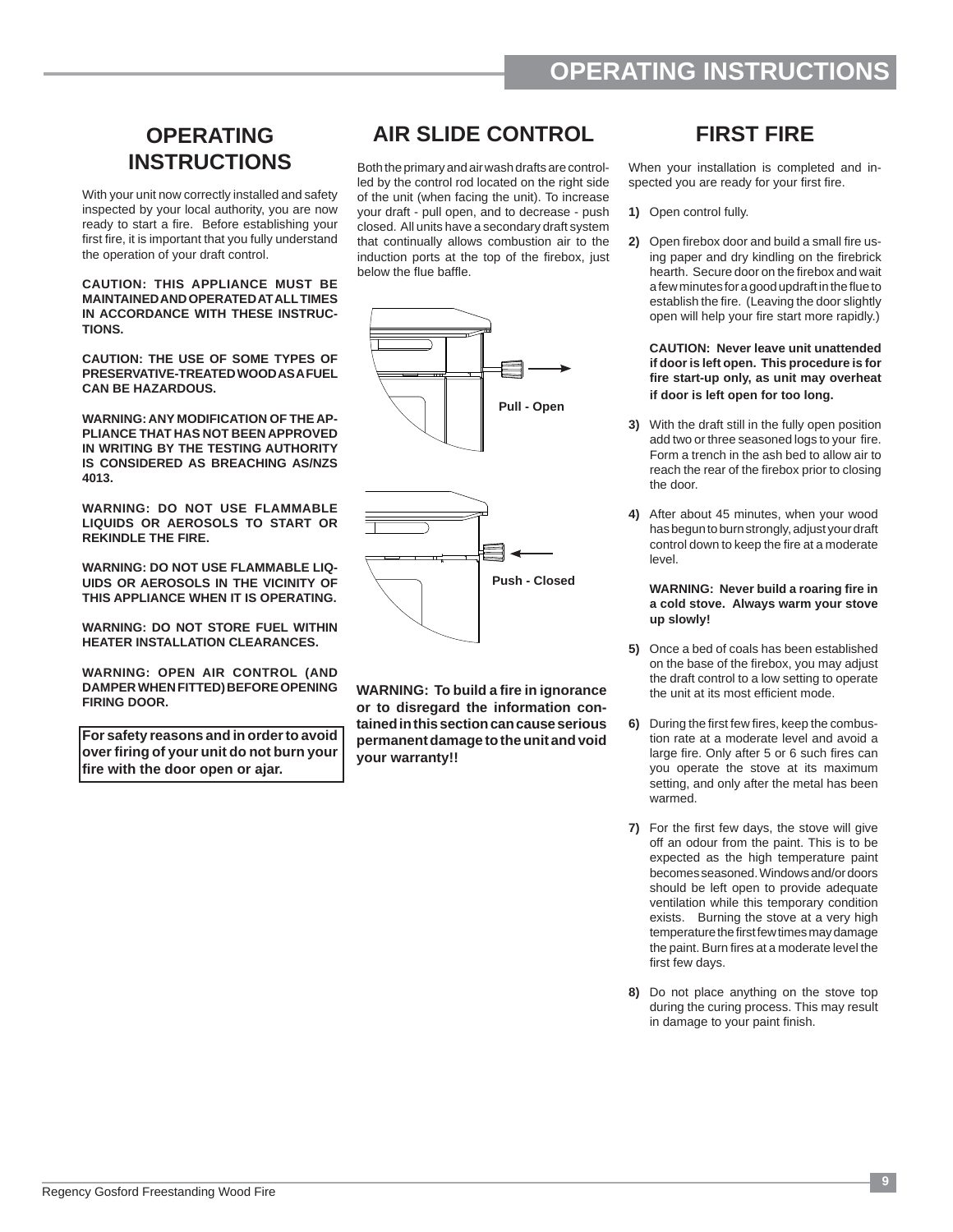### **MAINTENANCE**

- **9)** During the first few days it may be more difficult to start the fire. As you dry out your firebrick and your masonry flue, your draft will increase.
- **10)** For those units installed at higher elevations or into sub-standard masonry fireplaces, drafting problems may occur. Consult an experienced dealer or mason on methods of increasing your draft.
- **11)** Some cracking and popping noises may be experienced during the heating up process. These noises will be minimal when your unit reaches temperature.
- **12)** Before opening your door to reload, open draft fully for approximately 10 to 15 seconds until fire has been re-established. This will minimize any smoking.
- **13)** All fuel burning appliances consume oxygen during operation. It is important that you supply a source of fresh air to your unit while burning. A slightly opened window is sufficient for the purpose. If you also have a fireplace in your home, a downdraft may be created by your Regency Stove causing a draft down your chimney. If this occurs, slightly open a window near your unit.

#### **CAUTION: If the body of your unit, fl ue baffl e or any part of the chimney connector starts to glow, you are overfi ring. Stop loading fuel immediately and close the draft control until the glow has completely subsided.**

- **14)** Green or wet wood is not recommended for your unit. If you must add wet or green fuel, open the draft control fully until all moisture has been dispersed by the intense fire. Once all moisture has been removed, the draft control may be adjusted to maintain the fire
- **15)** If you have been burning your stove on a low draft, use caution when opening the door. After opening the damper, open the door a crack, and allow the fire to adjust before fully opening the door.
- **16)** The controls of your unit or the air supply passages should not be altered to increase firing for any reason.
- **17)** If you burn the unit too slowly or at too low a setting your unit will not be operating as efficiently as it can. An easy rule of thumb says that if your glass is clean, then your flue is clean and your exhaust is clean. Burn the stove hot enough to keep your glass clean and you won't need to clean your flue as often.

### **CREOSOTE**

When wood is burned slowly, it produces tar and other organic vapours, which when combined with moisture, form creosote. The creosote vapours condense in the relatively cool chimney flue of a slow burning fire. As a result, creosote residue accumulates on the flue lining. When ignited, this creosote can result in an extremely hot fire.

**WARNING: Things to remember in case of a chimney fi re:**

**1. Close all draft and damper controls.**

#### **2. CALL THE FIRE AUTHORITY.**

#### **Ways to Prevent and Keep Unit Free of Creosote**

- **1)** Burn stove with the draft control wide open for about 10-15 minutes every morning during burning season.
- **2)** Burn stove with draft control wide open for about 10 - 15 minutes every time you apply fresh wood. This allows the wood to achieve the charcoal stage faster and burns up any unburned gas vapours which might otherwise be deposited within the system.
- **3) Only burn seasoned wood!** Avoid burning wet or green wood. Seasoned wood has been dried at least one year.
- 4) A small hot fire is preferable to a large smouldering one that can deposit creosote within the system.
- **5)** The chimney and chimney connector should be inspected at least once every two months during the heating season to determine is a creosote buildup has occurred.
- **6) Have chimney system and unit cleaned by competent chimney sweeps twice a year during the fi rst year of use and at least once a year thereafter or when a signifi cant layer of creosote has accumulated (3 mm/1/8" or more) it should be removed to reduce the risk of a chimney fi re.**

### **WOOD STORAGE**

Store wood under cover, such as in a shed, or covered with a tarp, plastic, tar paper, sheets of scrap plywood, etc., as uncovered wood can absorb water from rain or snow, delaying the seasoning process.

### **MAINTENANCE**

It is very important to carefully maintain your fireplace stove, including burning seasoned wood and maintaining a clean stove and chimney system. Have the chimney cleaned before the burning season and as necessary during the season, as creosote deposits may build up rapidly. Moving parts of your stove require no lubrication.

### **GLASS MAINTENANCE**

Your Regency stove is supplied with 5 mm Neoceram ceramic glass that will withstand the highest heat that your unit will produce. In the event that you break your glass by impact, purchase your replacement from an authorized Regency dealer only, and follow our step-by-step instructions for replacement.

Allow the stove to cool down before cleaning the glass, do not clean the glass when it is hot. Do not use abrasive cleaners.

### **DOOR LATCH ADJUSTMENT**

The door latch may require adjustment as the door gasket material compresses over time.

Follow the steps below to allow the latch to be moved closer to the door frame, causing a tighter seal;

**1)** Remove split pin and roller sleeve.

- **2)** Spin door handle anti-clockwise to tighten.
- **3)** Replace split pin and roller sleeve.
- \* Set screw with Allen key provided.

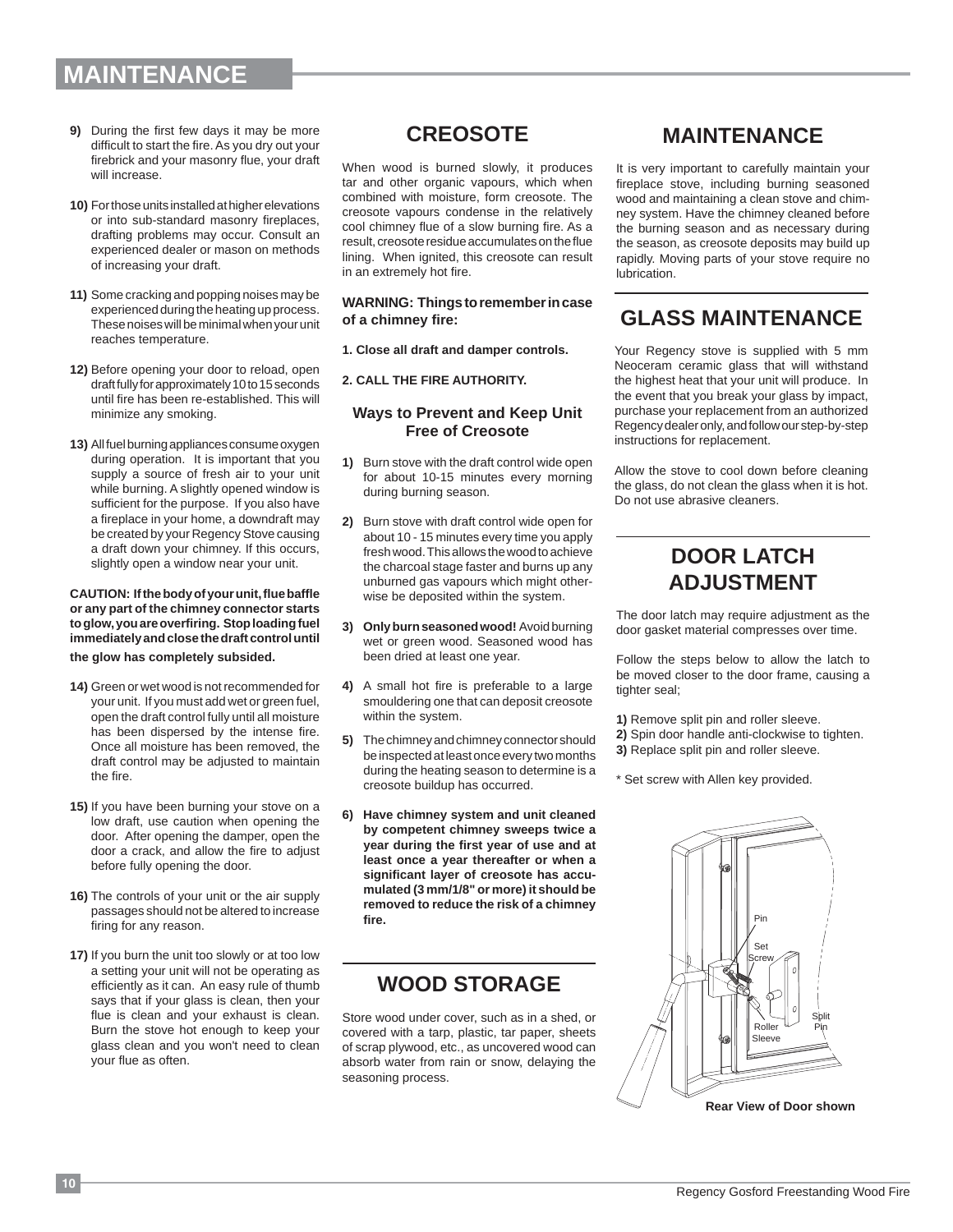## **STOVE ASSEMBLY**

|     | Part#   | <b>Description</b>            |      |          |                                     |
|-----|---------|-------------------------------|------|----------|-------------------------------------|
| 1)  | 1160106 | Baffle Top                    | 11)  | 8010306  | Air Bar Stainless Steel             |
| 2)  | 1160118 | <b>Securing Pins</b>          | 12)  | 8010307  | <b>Glass Neoceram With Gasket</b>   |
| 3)  | 140403  | Panel Outer Side Left         | 13)  | 8010313  | Door Assembly (without handle)      |
| 4)  | 140402  | Panel Outer Side Right        | (14) | 8010309  | Air Slide                           |
| 5)  | 1405000 | Top Plate/ Panel              | 15)  | 8010310  | Ash Lip Panel                       |
| 6)  | 1404001 | <b>Rear Panel</b>             | 16)  | 8010114  | Door Handle Set                     |
| 7)  | 8010301 | Bricks Set (Set 9)            | 17)  | F250-917 | Fan Assembly                        |
| 8)  | 8010302 | Liner Cast Iron (Set)         | 18)  |          | Pedestal Assembly                   |
| 9)  | 8010303 | Liner Cast Iron Sides (L & R) | 19)  | 1406000  | <b>Front Panel</b>                  |
| 10) | 8010305 | Liner Cast Iron Back          | 20)  | 936-060  | Door rope seal 5 ft .6" (not shown) |
|     |         |                               |      |          |                                     |

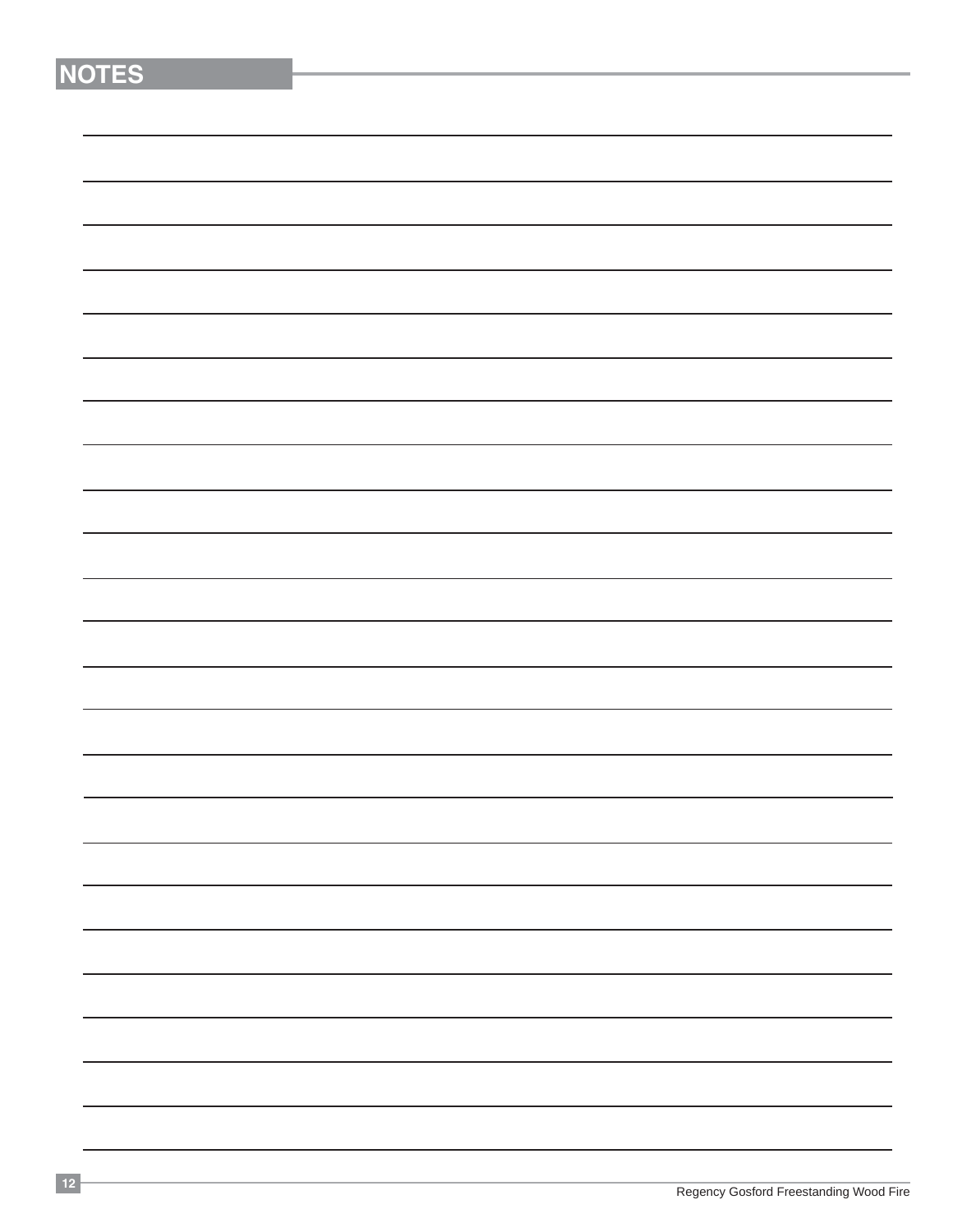| u s |
|-----|
|     |
|     |
|     |
|     |
|     |
|     |
|     |
|     |
|     |
|     |
|     |
|     |
|     |
|     |
|     |
|     |
|     |
|     |
|     |
|     |
|     |
|     |
|     |
|     |
|     |
|     |
|     |
|     |
|     |
|     |
| -   |
|     |
|     |
|     |
| ۰   |
|     |
| -   |
|     |
|     |
|     |
|     |
| ۰   |
|     |
|     |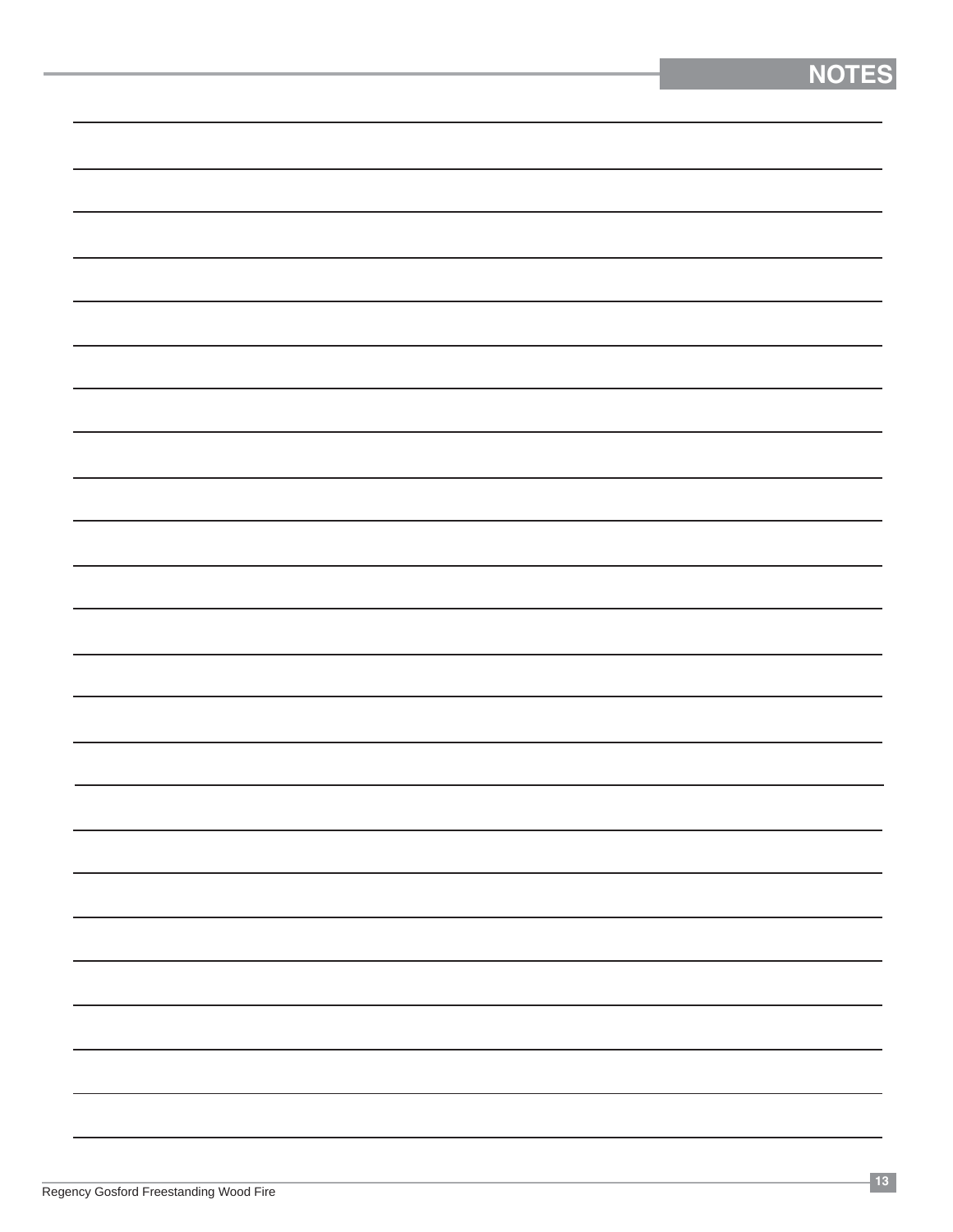| - |
|---|
|---|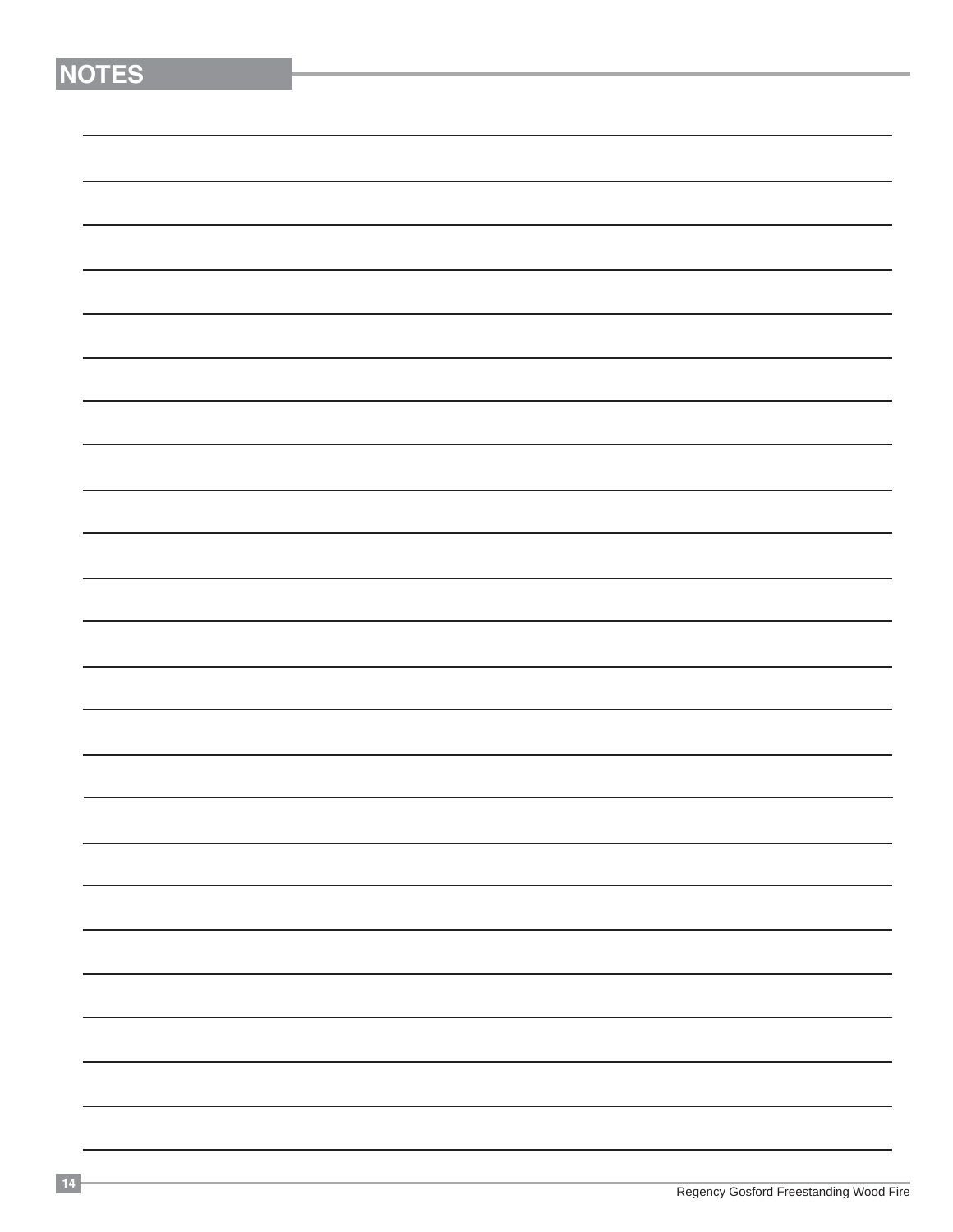

**Regency Fireplace Products are designed with reliability and simplicity in mind. In addition, our internal Quality Assurance Team carefully inspects each unit thoroughly before it leaves our door. Fireplace Products Australia Pty. Ltd. ("FPI") is pleased to extend this warranty to the original purchaser of a Regency Product. This warranty is not transferable.**

#### **The Warranty:**

Covered under the agreement **against manufacturer's defects from the date of purchase** are the following components:

The Firebox for 10 years; Steel Baffles for 12 months; Cast Iron Liners / Baffles for 2 years; Electrical components (ie. fans, switches) for 12 months.

FPI is not liable for freight or labor on any wood burning appliance replaced in field.

Repair/replacement parts purchased by the consumer from FPI after the original coverage has expired on the unit will carry a 90 day warranty, valid with a receipt only. Any item shown to be defective will be repaired or replaced at our discretion. No labor coverage is included with these parts.

#### **Conditions:**

All installations must be performed by a qualified gas fitter and installed according to all applicable local and national codes. Also, all service work must be carried out by a qualified gas service person provided by the selling dealer. It is the responsibility of the installer to ensure that the appliance is firing as per rating plate. Any part or parts of this unit which in our judgement show evidence of such defect will be repaired or replaced at Regency®'s option, through an accredited distributor or agent provided that the defective part be returned to the distributor or agent Transportation Prepaid, if requested. In areas where there is not an approved service agent or the closest approved service agent is situated more than thirty (30) kilometres from the installation, The Dealer or Service Company may charge customer for mileage and/or any additional above charges.

#### **Exclusions:**

This warranty does not extend to or include paint, door or glass gasketing, neo-ceramic glass, firebrick or trim. It does not cover installation and operational related problems such as over-firing, use of corrosive driftwood, downdrafts or spillage caused by environmental conditions, nearby trees, buildings, hilltops, mountains, inadequate flueing or ventilation, excessive offsets, negative air pressures caused by mechanical systems such as furnaces, fans, clothes dryers etc.

At no time will FPI be liable for any consequential damages which exceed the purchase price of the unit. FPI has no obligation to enhance or modify any unit once manufactured. ie. as products evolve, field modifications or upgrades will not be performed.

FPI will not be liable for travel costs for service work.

Installation and environmental problems are not the responsibility of the manufacturer and therefore are not covered under the terms of this warranty policy.

Any unit which shows signs of neglect or misuse is not covered under the terms of this warranty policy.

The warranty will not extend to any part which has been tampered with or altered in any way, or in our judgment has been subject to misuse.

Freight damage to stoves and replacement parts is not covered by warranty and is subject to a claim against the freight carrier by the dealer.

FPI will not be liable for acts of God, or acts of terrorism, which cause malfunction of the appliance.

Performance problems due to operator error will not be covered by this warranty policy.

Products made or provided by other manufacturers and used in conjunction with the operation of this appliance without prior authorization from FPI, may nullify your warranty on this product.

*\* Subsidy according to job scale as predetermined by FPI.*